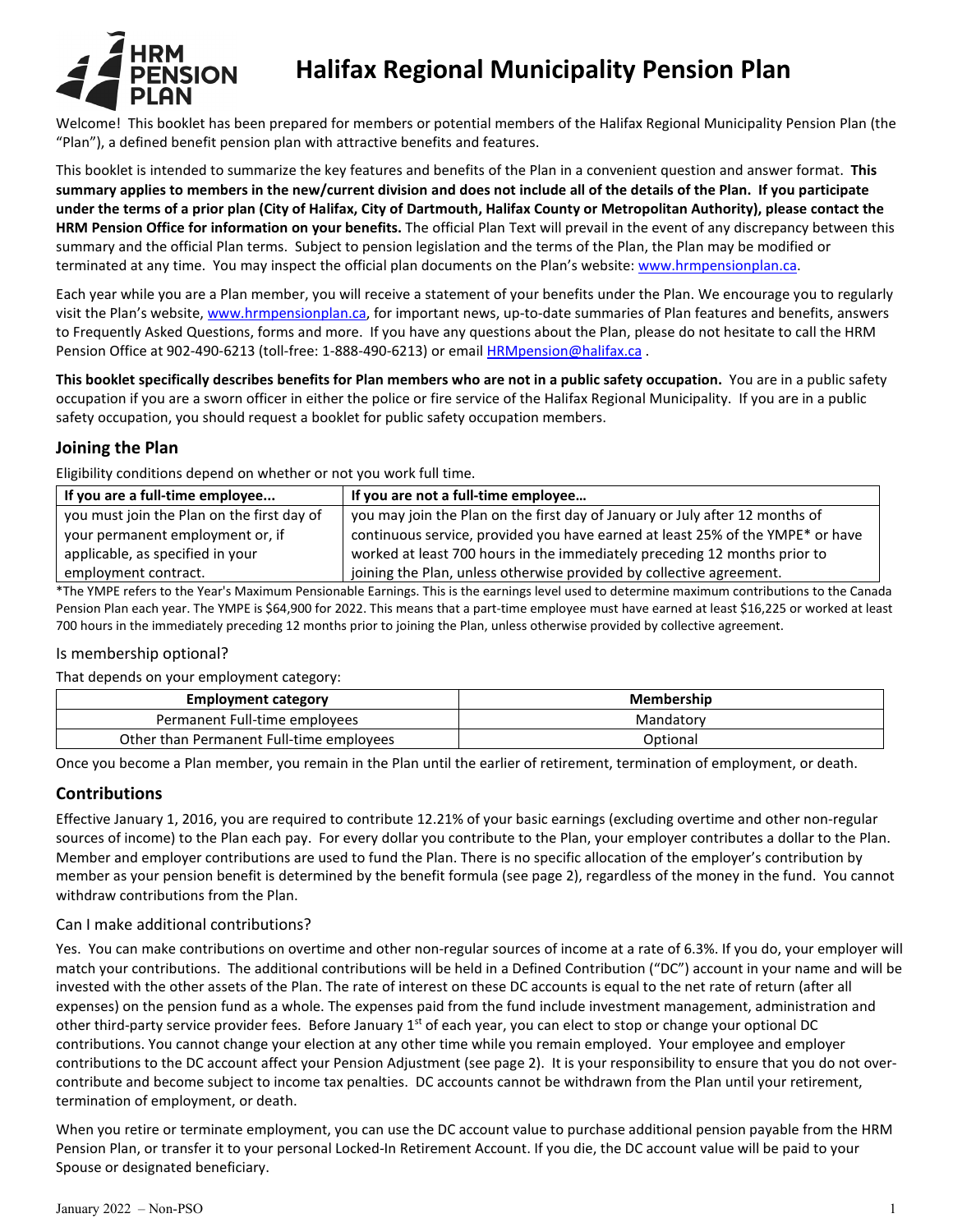# **Benefits at retirement**

The Plan is designed to help you accumulate benefits for retirement. Your benefits are based on a pre-set formula regardless of investment performance or interest rates. Here's the formula to calculate your annual pension payable upon your retirement:

| 2% |                                                                                                                                        | Your best average earnings                                                                                                                                                                                             |  | Your years of credited service                                                                                                                                                                                              |
|----|----------------------------------------------------------------------------------------------------------------------------------------|------------------------------------------------------------------------------------------------------------------------------------------------------------------------------------------------------------------------|--|-----------------------------------------------------------------------------------------------------------------------------------------------------------------------------------------------------------------------------|
|    |                                                                                                                                        | This is the average of your earnings over the 3 highest-                                                                                                                                                               |  | This is the length of time you have been continuously                                                                                                                                                                       |
|    |                                                                                                                                        | paid, consecutive years. It does not include overtime and<br>other non-regular sources of income. For further details<br>on the earnings included for pension purposes, please<br>contact your payroll support person. |  | employed while a member of the Plan, and made<br>contributions as required by the Plan. Credited service for<br>members employed in part-time positions is determined<br>based on hours worked compared to full-time hours. |
|    | For example, if you have best average annual earnings of $550,000$ and $25$ years of credited service in the Plan, your annual pension |                                                                                                                                                                                                                        |  |                                                                                                                                                                                                                             |

For example, if you have best average annual earnings of \$50,000 and 25 years of credited service in the Plan, your annual pension entitlement is \$25,000 (2% x \$50,000 x 25).

**Maximum Pension** – Retirement benefits under registered pension plans are subject to various limits under the Income Tax Act. The maximum pension you may earn under the Plan is the defined benefit limit as specified under the Income Tax Act. For members retiring in 2022, this limit is \$3,420.00 per year of credited service. This would impact members retiring in 2022 with a Best Average Earnings of \$171,000 or higher. The maximum pension for any service that is purchased in respect of years prior to 1990 while you were not a contributor to a registered pension plan is 2/3 of the defined benefit limit.

When is my pension payable?

You can commence receiving your pension at different ages, as follows:

| <b>Normal Retirement Date:</b> | The Normal Retirement Date under the Plan is the first day of the calendar month coincident with or                                                                                                                                                                                                                                                                                                                                                                                                                                                                                                                                                                                         |  |  |  |
|--------------------------------|---------------------------------------------------------------------------------------------------------------------------------------------------------------------------------------------------------------------------------------------------------------------------------------------------------------------------------------------------------------------------------------------------------------------------------------------------------------------------------------------------------------------------------------------------------------------------------------------------------------------------------------------------------------------------------------------|--|--|--|
|                                | next following your 65 <sup>th</sup> birthday.                                                                                                                                                                                                                                                                                                                                                                                                                                                                                                                                                                                                                                              |  |  |  |
| <b>Optional Retirement</b>     | You may retire with an unreduced pension from the Plan as early as age 60 or when your age and                                                                                                                                                                                                                                                                                                                                                                                                                                                                                                                                                                                              |  |  |  |
| Date:                          | your years of continuous service add up to 80 (known as the "Rule of 80"), whichever comes first.                                                                                                                                                                                                                                                                                                                                                                                                                                                                                                                                                                                           |  |  |  |
|                                | There is no minimum age requirement associated with the "Rule of 80".                                                                                                                                                                                                                                                                                                                                                                                                                                                                                                                                                                                                                       |  |  |  |
| <b>Early Retirement Date:</b>  | You may retire as early as age 55 with a reduced pension. The reduction is equal to %% for each<br>month between your Early Retirement Date and your Optional Retirement Date as described above.<br>For example, if you retire at age 56 and your Optional Retirement Date is age 58, then you will be<br>retiring 24 months before you are eligible for an unreduced pension. In this example, the pension will<br>be reduced by 12% ( $\frac{1}{2}\%$ x 24 months). This reduction is permanent to compensate for the longer<br>payment period. Please note that if your Optional Retirement Date is before age 55, there will be no<br>reduction in your pension upon early retirement. |  |  |  |
| <b>Postponed Retirement</b>    | If you choose to work beyond your Normal Retirement Date, your pension will commence the first                                                                                                                                                                                                                                                                                                                                                                                                                                                                                                                                                                                              |  |  |  |
| Date:                          | day of the month following your last day of work, but not later than December 1 <sup>st</sup> of the year in which<br>you turn age 71, in accordance with Plan provisions and the Income Tax Act.                                                                                                                                                                                                                                                                                                                                                                                                                                                                                           |  |  |  |

How will the pension I earn under the Plan be paid?

| If you $\dots$                        | you will receive                                                                                                                                                                                                                                                                                                                                          |  |
|---------------------------------------|-----------------------------------------------------------------------------------------------------------------------------------------------------------------------------------------------------------------------------------------------------------------------------------------------------------------------------------------------------------|--|
| have a Spouse at retirement           | a pension for your lifetime. When you die, your surviving Spouse will receive a lifetime<br>pension equal to 66 %% of your pension. If you both die before payments exceed your<br>contributions to the Plan with interest to your retirement date, your designated<br>beneficiary will receive a lump sum benefit equal to the remainder of this amount. |  |
| do not have a Spouse at<br>retirement | a pension for your lifetime. If you die before receiving 120 monthly payments, your<br>designated beneficiary will receive the value of the remaining payments.                                                                                                                                                                                           |  |

Your Spouse is the person you are married to or the person you are in a common law relationship with. Please refer to the Plan's Website a[t www.hrmpensionplan.ca](http://www.hrmpensionplan.ca/) for a complete definition of Spouse in accordance with the Nova Scotia *Pension Benefits Act*.

What is a Pension Adjustment, and how is it calculated?

Your RRSP contribution room each year is reduced by the value of the pension benefit you have earned for the year. This value is reported on your T4 slip as a Pension Adjustment ("PA"). The PA is calculated using a formula prescribed by the Income Tax Act:

9 x the benefit you have earned during the year - \$600\* + employee and employer optional contributions to your Defined Contribution ("DC") accounts.

\*The \$600 in the above formula is pro-rated based on credited service where your credited service is less than 1 in the year.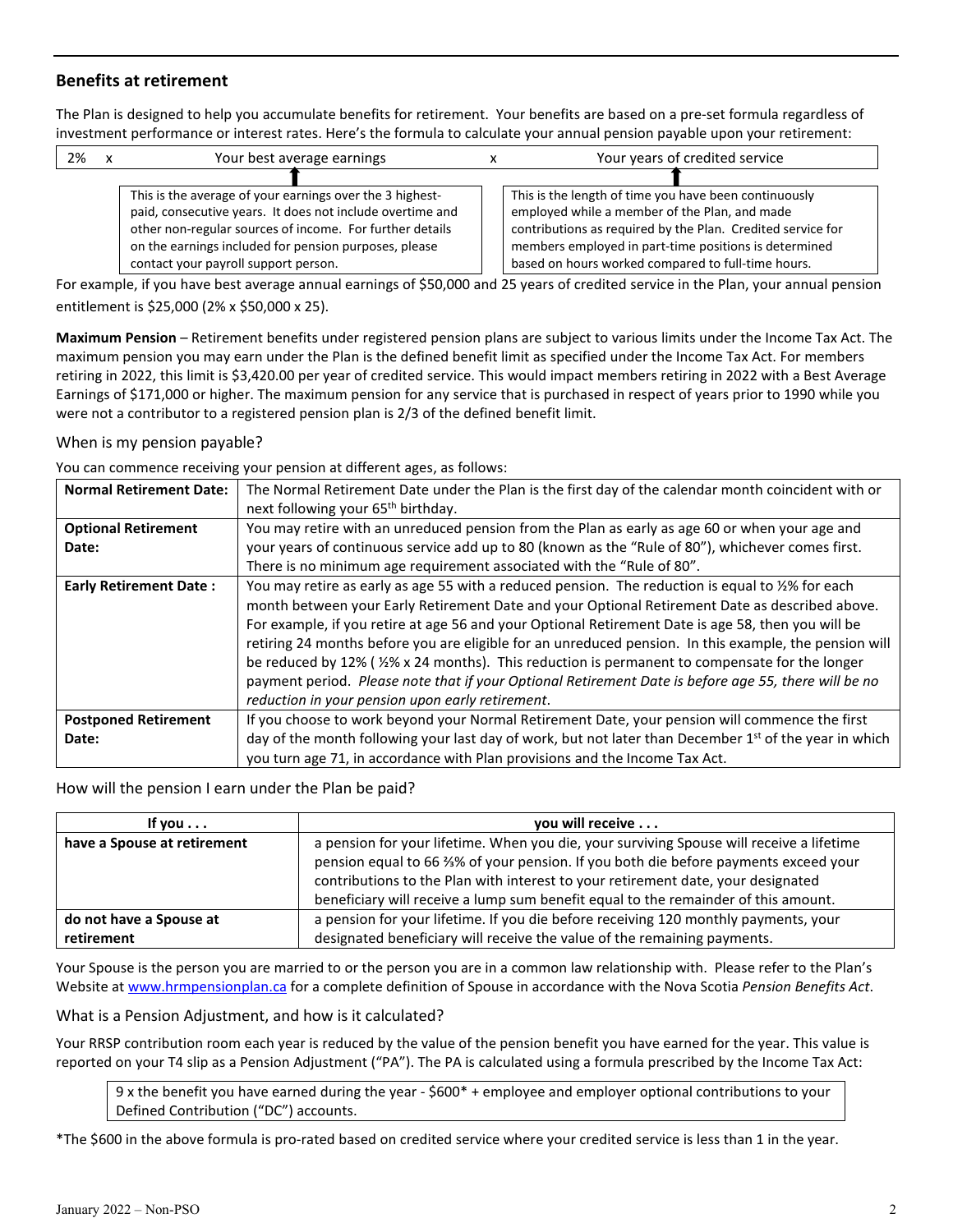Will the pension I earn under the Plan keep up with the cost of living?

Subject to approval by the Pension Committee, pensions in payment may be adjusted for increases in the cost of living but there is no guaranteed increase. The process of approval by the Committee will be guided by the Committee's Funding Policy and Plan Text.

Can I purchase or transfer service and have it count as credited service under the Plan?

Yes. Subject to certain Income Tax Act limits, you may be able to purchase or transfer pensionable service, such as:

- approved leaves of absence with your employer during which you did not contribute to the Plan;
- **EXECT** service with your employer prior to joining the Plan;
- service with employers with whom the Plan has a reciprocal transfer agreement;
- certain periods of employment with other employers; and
- prior periods of service under the Plan for which you have received a refund when your employment ended.

Presently, the Plan has reciprocal agreements with the Province of Nova Scotia (including many public authorities in the Province), the Federal Government, the Ontario Municipal Employees Retirement System, and the Province of Newfoundland and Labrador. There are deadlines under which you must initiate the process of transferring service under the reciprocal transfer agreements. The deadlines vary under each agreement, but could be as early as one year of employment with HRM.

Please note that administration fees are charged for transfers under a reciprocal transfer agreement and for the purchase of service with a previous employer. Please contact the HRM Pension Plan Office or go to the Plan's website at [www.hrmpensionplan.ca](http://www.hrmpensionplan.ca/) for more information about eligibility, costs and fees.

## **Your benefits in other events**

## What happens if I become disabled?

If you become disabled after April 1, 1998 and receive disability income from the Canada Pension Plan, Workers Compensation, or a long-term disability plan sponsored by your employer or a bargaining unit of your employer, and your net income as defined in the Plan while disabled is less than your net income immediately prior to your disability, your pension benefits will continue to accumulate as long as you continue to be disabled and employed by your employer. The benefit you earn during this period will be based on your rate of pay prior to your disability. You are not required to make contributions to the Plan during this time; however, your employer must continue to make contributions on your behalf.

#### What happens if I die?

| If you die $\ldots$ | here's what will happen                                                                               |
|---------------------|-------------------------------------------------------------------------------------------------------|
| before you start    | your surviving Spouse may elect to receive the lump-sum value of the pension you would have           |
| your pension        | received had your employment ended immediately before your death. Instead of a lump-sum               |
|                     | payment, your Spouse may elect to receive an immediate or deferred pension. The survivor pension      |
|                     | would be equivalent in value to the lump-sum value of your pension.                                   |
|                     | If you do not have a Spouse, your designated beneficiary or estate will receive the lump-sum value of |
|                     | the pension you would have received had your employment ended immediately before your death.          |
| after your pension  | the benefit payable will depend on the form of pension you chose at retirement. Any joint survivor    |
| has started         | pension will only be payable to the person who was your Spouse at the time of retirement.             |

If you want to change your Spouse or designated beneficiary, please complete a "Beneficiary & Spouse Designation" form. The form can be found on the Plan's website a[t www.hrmpensionplan.ca.](http://www.hrmpensionplan.ca/)

What happens if I terminate my employment before I become eligible to retire?

You will have the choice of:

- leaving the benefits you earned in the Plan and being paid a monthly pension at your Normal Retirement Date, or
- transferring the commuted (lump-sum) value of your benefits to a Locked-In Retirement Account or to another registered pension plan (if that plan accepts it) on a tax-sheltered basis. However, please note that the Income Tax Act imposes limits to the amount that can be transferred from a registered pension plan on a tax-sheltered basis. If your commuted (lump sum) value exceeds this limit, the excess amount shall be payable as cash and will be subject to withholding tax. There may be an opportunity for you to tax-shelter a portion or all of your excess amount (if applicable) if you have available RRSP contribution room.

If your annual pension payable at your Normal Retirement Date is less than 4% of the Year's Maximum Pensionable Earnings ("YMPE") in the year your employment terminates, or the commuted value of your pension is less than 20% of the YMPE in the year your employment terminates, your benefit is considered to be a "small benefit" and may be payable as cash subject to withholding tax.